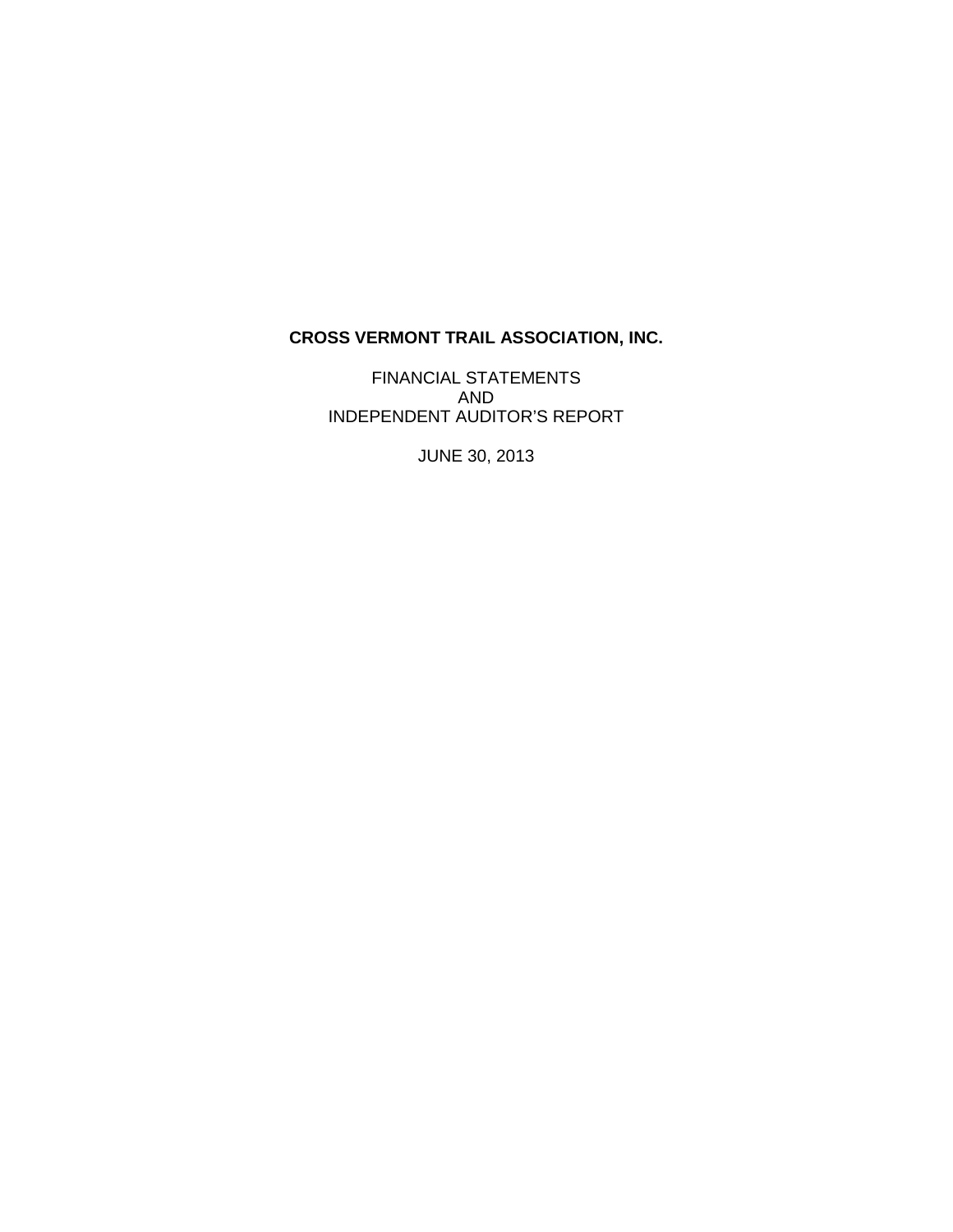# **CROSS VERMONT TRAIL ASSOCIATION, INC.**

# **JUNE 30, 2013**

# **TABLE OF CONTENTS**

# Page(s)

| Financial Statements: |       |
|-----------------------|-------|
|                       |       |
|                       |       |
|                       |       |
|                       | 5 — 1 |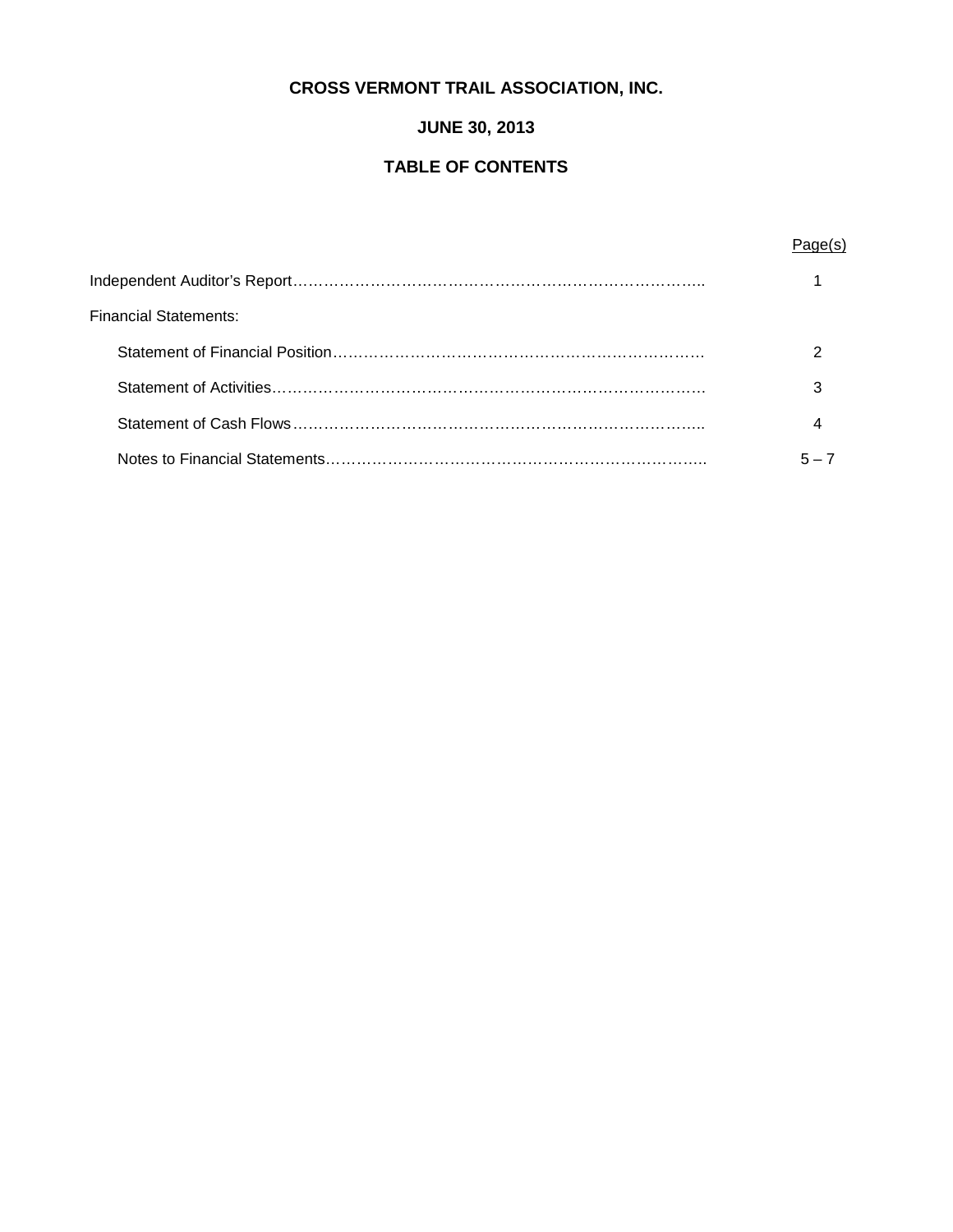# Pace & Hawley, LLC

Certified Public Accountants VT license #709

# **INDEPENDENT AUDITOR'S REPORT**

The Board of Directors Cross Vermont Trail Association

We have audited the accompanying financial statements of Cross Vermont Trail Association, Inc. (a non-profit organization), which comprise the statement of financial position as of June 30, 2013, and the related statements of activities and cash flows for the year then ended, and the related notes to the financial statements.

## **Management's Responsibility for the Financial Statements**

Management is responsible for the preparation and fair presentation of these financial statements in accordance with accounting principles generally accepted in the United States of America; this includes the design, implementation, and maintenance of internal control relevant to the preparation and fair presentation of financial statements that are free from material misstatement, whether due to error or fraud.

## **Auditor's Responsibility**

Our responsibility is to express an opinion on these financial statements based on our audit. We conducted our audit in accordance with auditing standards generally accepted in the United States of America. Those standards require that we plan and perform the audit to obtain reasonable assurance about whether the financial statements are free from material misstatement.

An audit involves performing procedures to obtain audit evidence about the amounts and disclosures in the financial statements. The procedures selected depend on the auditor's judgment, including the assessment of the risks of material misstatement of the financial statements, whether due to fraud or error. In making those risk assessments, the auditor considers internal control relevant to the entity's preparation and fair presentation of the financial statements in order to design audit procedures that are appropriate in the circumstance, but not for the purpose of expressing an opinion on the effectiveness of the entity's internal control. Accordingly, we express no such opinion. An audit also includes evaluating the appropriateness of accounting policies used and the reasonableness of significant accounting estimates made by management, as well as evaluating the overall presentation of the financial statements.

We believe that the audit evidence we have obtained is sufficient and appropriate to provide a basis for our audit opinion.

## **Opinion**

In our opinion, the financial statements referred to above present fairly, in all material respects, the financial position of Cross Vermont Trail Association, Inc. as of June 30, 2013 and the changes in its net assets and its cash flows for the year ended in accordance with accounting principles generally accepted in the United States of America.

*Pace & Hawley, LLC*

Montpelier, VT December 23, 2014

> Robert Pace, CPA, - Nathan Hawley, CPA P.O. Box 603 - Montpelier, VT 05601 TEL (802) 461-2587 - FAX (802) 476-5791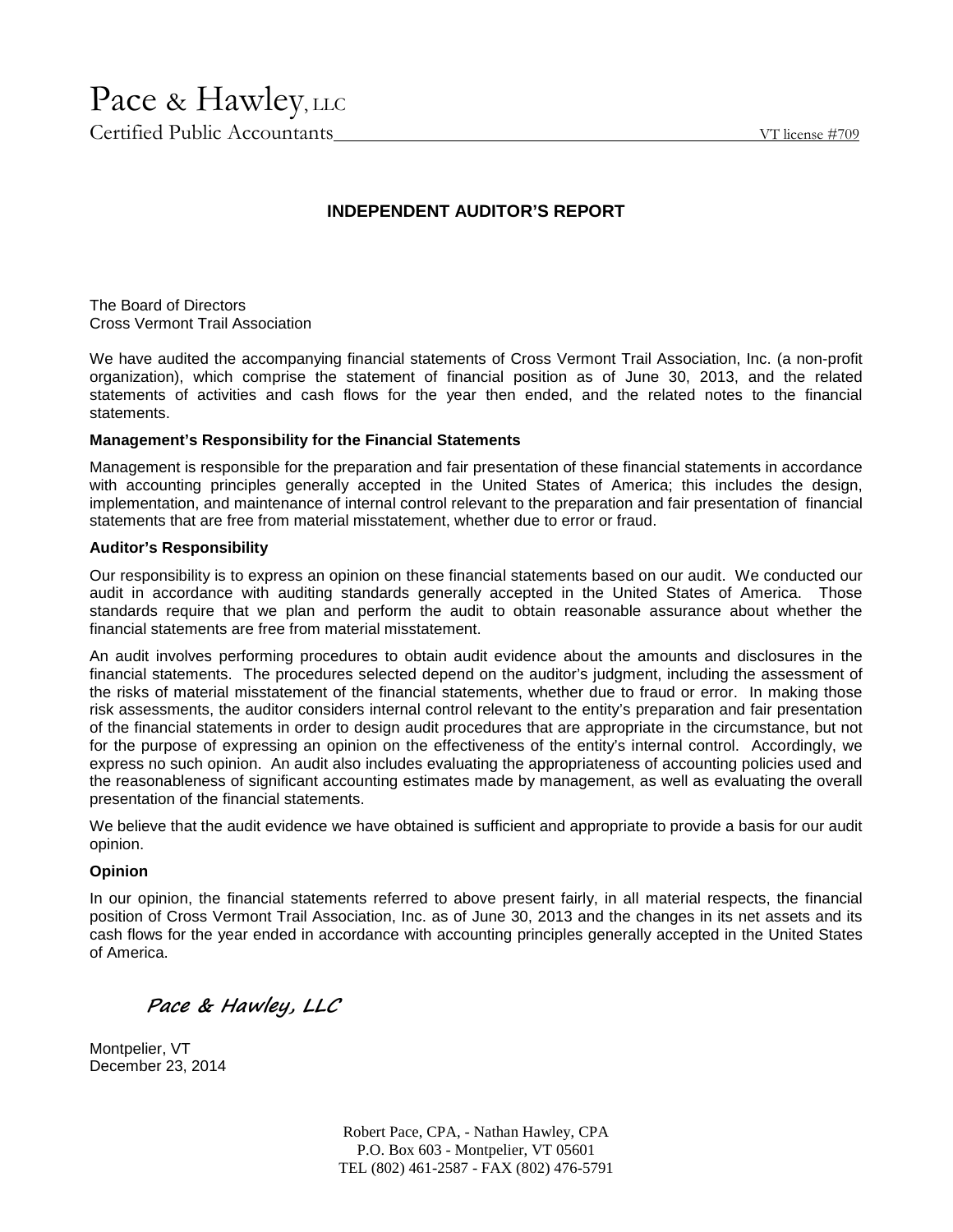# **Cross Vermont Trail Association, Inc. Statement of Financial Position June 30, 2013**

## **Assets**

| Current assets:                         |              |
|-----------------------------------------|--------------|
| Cash and cash equivalents               | \$<br>10,697 |
| Grants receivable                       | 25,628       |
| Contributions receivable                | 20,000       |
| Prepaid expenses                        | 1,468        |
| <b>Total current assets</b>             | 57,793       |
| Noncurrent assets:                      |              |
| Cash and cash equivalents - stewardship | 7,835        |
| Land                                    | 10,000       |
| <b>Total noncurrent assets</b>          | 17,835       |
| <b>Total assets</b>                     | \$<br>75,628 |
| <b>Liabilities and net assets</b>       |              |
| <b>Current liabilities:</b>             |              |
| Accounts payable                        | \$<br>3,337  |
| Accrued wages and payroll taxes         | 7,594        |
| Line of credit                          | 17,582       |
| Refundable advances                     | 97           |
| Total current liabilities               | 28,610       |
| <b>Total liabilities</b>                | 28,610       |
| Net assets:                             |              |
| Unrestricted                            | 11,463       |
| Temporarily restricted                  | 27,720       |
| Permanently restricted                  | 7,835        |
| Total net assets                        | 47,018       |
| Total liabilities and net assets        | \$<br>75,628 |

*The accompanying notes are an integral part of these financial statements.*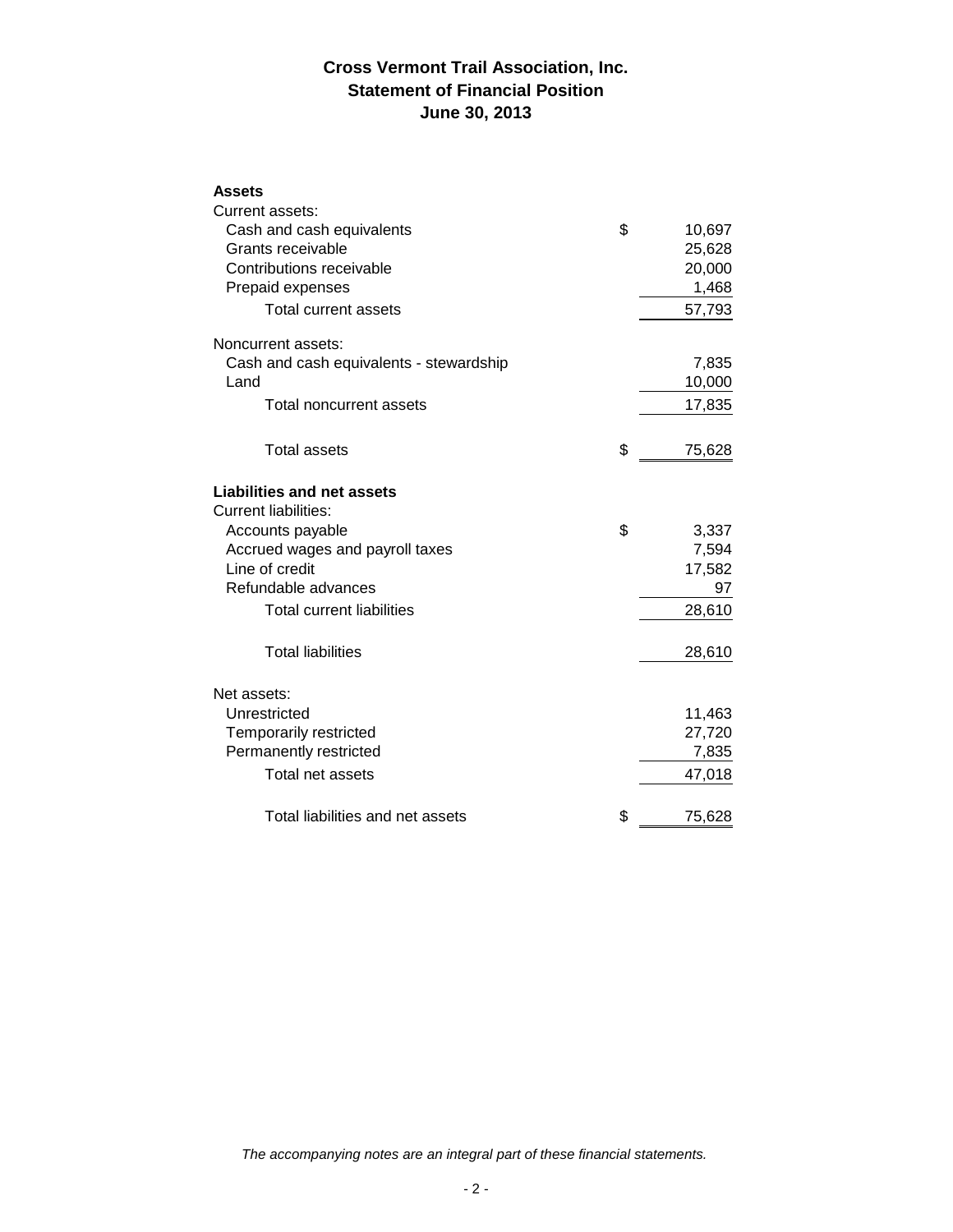# **Cross Vermont Trail Association, Inc. Statement of Activities For the Year Ended June 30, 2013**

|                                       |                | Temporarily  | Permanently |                           |               |
|---------------------------------------|----------------|--------------|-------------|---------------------------|---------------|
|                                       | Unrestricted   | Restricted   | Restricted  |                           | <b>Totals</b> |
| <b>Revenues and support</b>           |                |              |             |                           |               |
| Contributions                         | \$<br>8,782 \$ | 26,100 \$    |             | \$                        | 34,882        |
| Contributions in-kind                 | 2,673          |              |             |                           | 2,673         |
| Grants                                | 46,904         |              |             |                           | 46,904        |
| Program and event income              | 2,132          |              |             |                           | 2,132         |
| Less: cost of sales                   | (984)          |              |             |                           | (984)         |
| Miscellaneous                         | 24             | 30           |             |                           | 54            |
| Net assets released from restrictions |                |              |             |                           |               |
| Total revenues and support            | 59,531         | 26,130       |             |                           | 85,661        |
| <b>Expenses</b>                       |                |              |             |                           |               |
| Program expenses:                     |                |              |             |                           |               |
| Programs                              | 54,398         |              |             |                           | 54,398        |
| Total program expenses                | 54,398         |              |             |                           | 54,398        |
| Support services:                     |                |              |             |                           |               |
| Management and general                | 16,799         |              |             |                           | 16,799        |
| Fundraising                           | 5,947          |              |             |                           | 5,947         |
| Total support services                | 22,746         |              |             |                           | 22,746        |
| <b>Total expenses</b>                 | 77,144         |              |             |                           | 77,144        |
| Change in net assets                  | (17, 613)      | 26,130       |             |                           | 8,517         |
| Net assets, beginning of year         | 29,076         | 1,590        | 7,835       |                           | 38,501        |
| Net assets, end of year               | \$<br>11,463   | \$<br>27,720 | \$<br>7,835 | $\boldsymbol{\mathsf{S}}$ | 47,018        |

*The accompanying notes are an integral part of these financial statements.*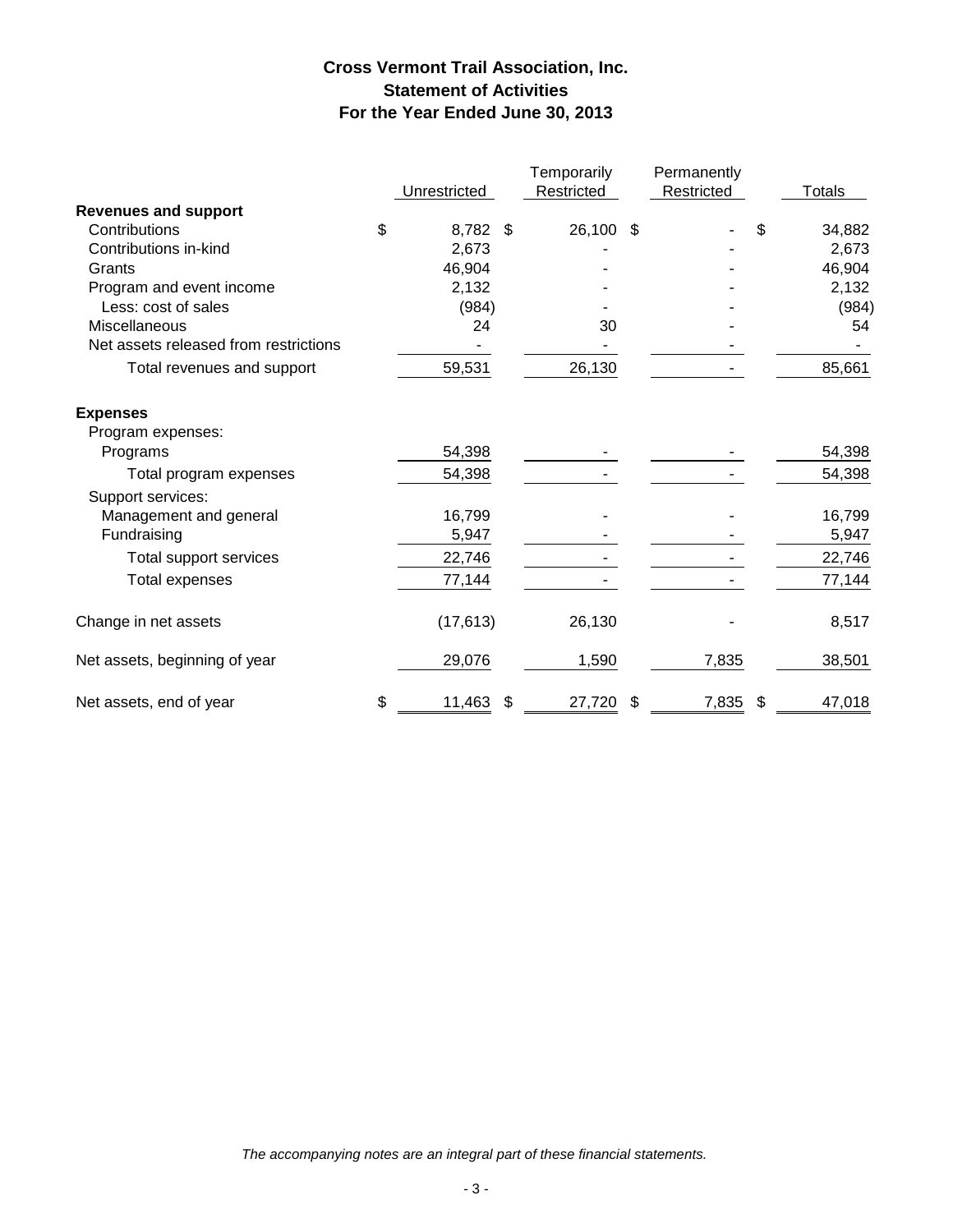# **Cross Vermont Trail Association, Inc. Statement of Cash Flows For the Year Ended June 30, 2013**

# **Cash flows from operating activities**

| \$<br>8,517  |  |
|--------------|--|
|              |  |
|              |  |
| (3,666)      |  |
| (20,000)     |  |
| (54)         |  |
| 1,698        |  |
| 5,329        |  |
| (942)        |  |
| (25)         |  |
| (9, 143)     |  |
|              |  |
| 25           |  |
| 17,582       |  |
| 17,607       |  |
| 8,464        |  |
| 2,233        |  |
| \$<br>10,697 |  |
|              |  |
| \$<br>618    |  |
| \$           |  |
|              |  |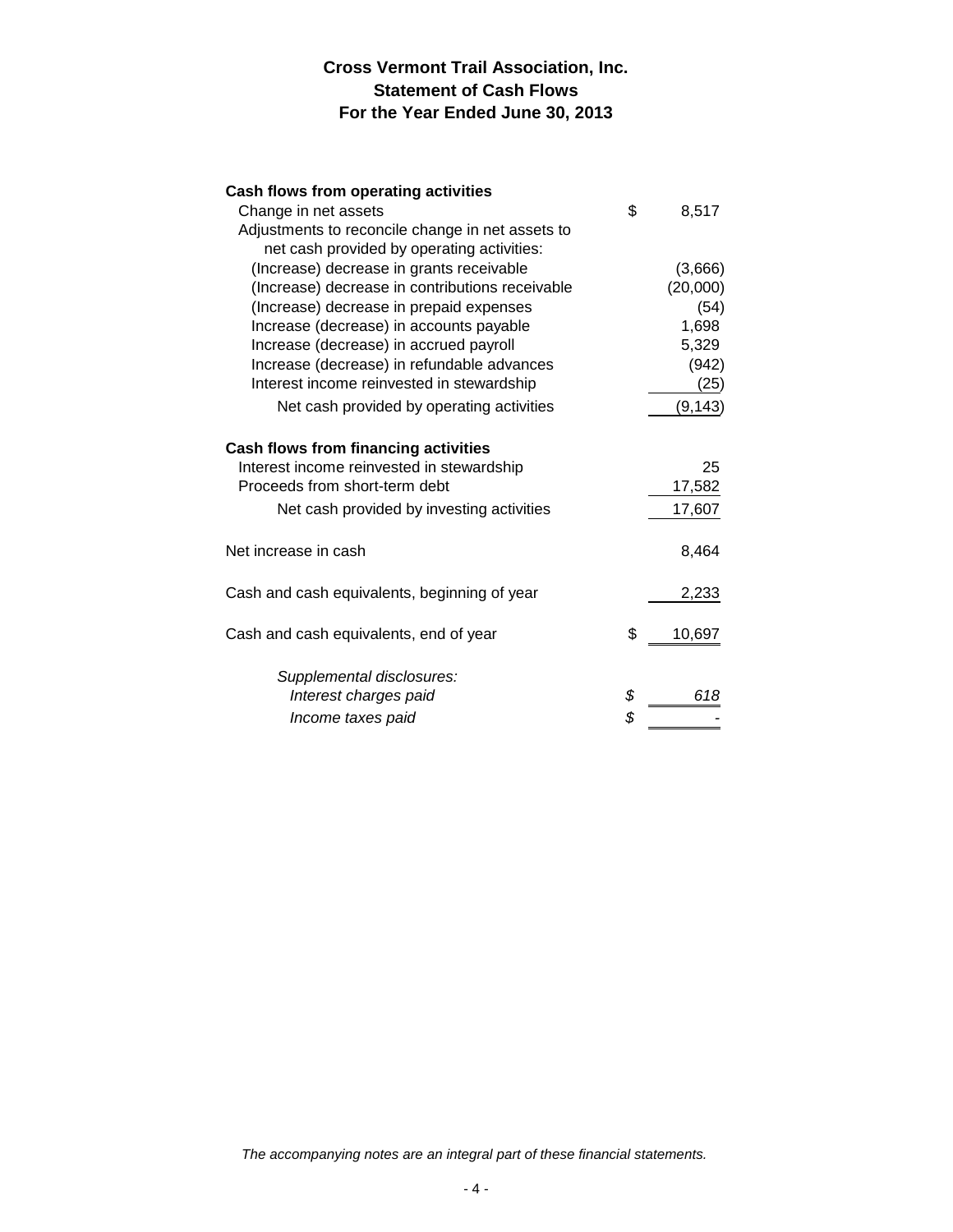## **CROSS VERMONT TRAIL ASSOCIATION, INC. Notes to Financial Statements June 30, 2013**

#### **1. Summary of significant accounting policies**

Cross Vermont Trail Association (the Organization) is a non-profit organization established to assist municipalities, recreation groups, and landowners in the creation and management of a four-season, multi use trail across the state of Vermont for public recreation, alternative transportation, and awareness of our natural and cultural heritage. The Organization is governed by a Board of Directors with administrative offices located in Montpelier, Vermont. The Organization is supported primarily through grants and contributions.

- A. Financial statement presentation The Organization presents its financial statements in accordance with accounting principles generally accepted in the United States of America ("GAAP") as established by the Financial Accounting Standards Board (FASB) in its Accounting Standards Codification (ASC) No 958, section 205, Presentation of Financial Statements of Not-for-Profit Organizations. Under section 205, the Organization is required to report information regarding its financial position and activities according to three classes of net assets: unrestricted, temporarily restricted, and permanently restricted depending upon the existence and/or nature of any donor-imposed restrictions.
- B. Basis of accounting -The financial statements of the Organization have been prepared on the accrual basis of accounting and accordingly reflect all significant receivables, payables, and other liabilities.
- C. Use of estimates The preparation of financial statements requires management to make estimates and assumptions that affect certain reported amounts and disclosures. Accordingly, actual results could differ from those estimates.
- D. Cash and cash equivalents Cash and cash equivalents include demand deposits, money market funds and certificates of deposit which have no potential loss of principal. Cash and cash equivalents, for purposes of the statement of cash flows, exclude permanently restricted cash and cash equivalents.
- E. Property and equipment Property and equipment in excess of \$5,000 are capitalized at cost when purchased or estimated fair market value, if received by donation or acquired under a capital lease agreement. Donations of property and equipment are recorded as unrestricted support unless the donor has restricted the donated asset to a specific purpose. Depreciation and amortization are computed using the straight-line method over the assets estimated useful lives.
- F. Advertising The Organization's policy is to expense advertising costs as incurred. The Organization has recorded \$52 in advertising expense for the year ended June 30, 2013.
- G. Income taxes The Organization has received a determination letter from the Internal Revenue Service stating that it qualifies for tax-exempt status under Section 501(c)(3) of the Internal Revenue Code for its exempt function income and is classified as a publicly supported organization under Section 509(a)(1). Contributions to the Organization qualify for the charitable contribution deduction under Internal Revenue Code Section  $170(b)(1)(A)(vi)$ . In addition, the Organization is not subject to State income taxes on its exempt function income. The Organization has adopted the provisions of Financial Accounting Standards Board's – Accounting for Uncertain Income Tax Positions (FASB ASC 740-10) as it might apply to the Organizations' financial transactions. The Organization believes that it has appropriate support for any tax positions taken, and as such, does not have any uncertain tax positions that are material to the financial statements. The fiscal years 2014, 2013 and 2012 are open for possible examination by the Internal Revenue Service.
- H. Grants receivable Grant receivables reflect payments due from grantor agencies as the result of the Organization fulfilling terms of the grant. The Organization believes that these receivables will be collected in full; accordingly, these statements do not contain a provision for uncollectible accounts.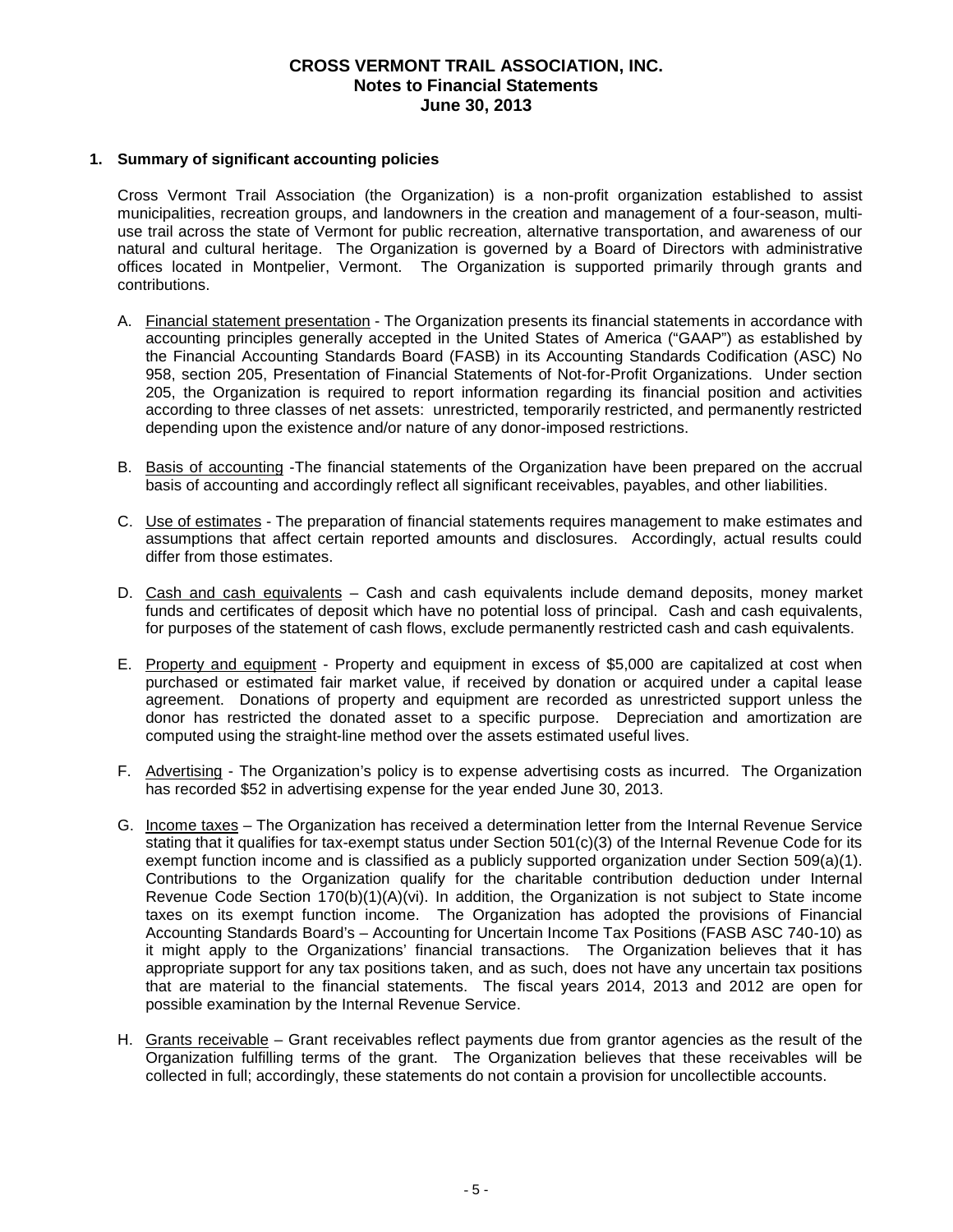## **CROSS VERMONT TRAIL ASSOCIATION, INC. Notes to Financial Statements June 30, 2013**

#### **1. Summary of significant accounting policies (continued)**

- I. Contributions receivable Contributions receivable reflect unconditional promises to give that are recognized as revenue when the promise is received. The Organization believes that these receivables will be collected in full; accordingly, these statements do not contain a provision for uncollectible accounts.
- J. Refundable advances The Organization records conditional grant awards and contributions received in advance of fulfillment of conditions as refundable advances. Amounts in the refundable advance account are recognized as revenue upon satisfaction of conditions.
- K. Contributions Contributions received are recorded as unrestricted, temporarily restricted, or permanently restricted depending on the existence and nature of any donor restrictions. Contributions of cash and other assets are reported as temporarily restricted if they are received with donor stipulations that limit the use of the donated assets. Permanently restricted net assets represent contributions from donor imposed stipulations that neither expire by the passage of time nor can be fulfilled or otherwise removed by the actions of the organization. Contributions received with donor imposed restrictions that are met in the same year in which the contributions are received are classified as unrestricted contributions.
- L. Conservation lands Conservation land is real property with significant ecological and recreational value. These properties are either managed in an effort to protect the natural environment or transferred to other organizations who will manage the lands in a similar fashion. The Organization records land at cost if purchased or at fair value at the date of acquisition, if all or part of the land was received as a donation.
- M. Conservation easements Easements acquired by the Organization are conservation easements and represent numerous restrictions over the use and development of land not owned by the Organization. Since these easements have no marketable value, and therefore no future economic benefit, they are not recorded as assets on the statement of financial position. All easements acquired by purchase are expensed in the statement of financial position. In all cases, the Organization monitors activities on the land and enforces restrictions.

#### **2. Stewardship endowment fund**

The Organization maintains and manages a stewardship endowment fund to provide income for meeting the Organization's stewardship responsibilities as well as to cover legal costs associated with the enforcement of easement violations. Investment earnings from assets held in the stewardship fund are required to be to be used solely to support the CVTA easement stewardship program. The original principal amount in the stewardship fund is required to remain intact unless written approval is obtained from the funding agency, Vermont Housing and Conservation Board.

The Organization's policy is to invest the funds in an FDIC insured interest bearing account. The Organization has adopted a policy not to withdraw any funds from the stewardship endowment until it reaches \$25,000. Changes in stewardship endowment net assets for the year ending June 30, 2013 were as follows:

|                            | Temporary  | Permanently |                          |   |       |
|----------------------------|------------|-------------|--------------------------|---|-------|
|                            | Restricted |             | Restricted               |   | Total |
| Balance, beginning of year | 465        |             | 7.835                    |   | 8.300 |
| Investment return          | 25         |             | $\overline{\phantom{0}}$ |   | 25    |
| Balance, end of year       | 490        |             | 7.835                    | J | 8,325 |